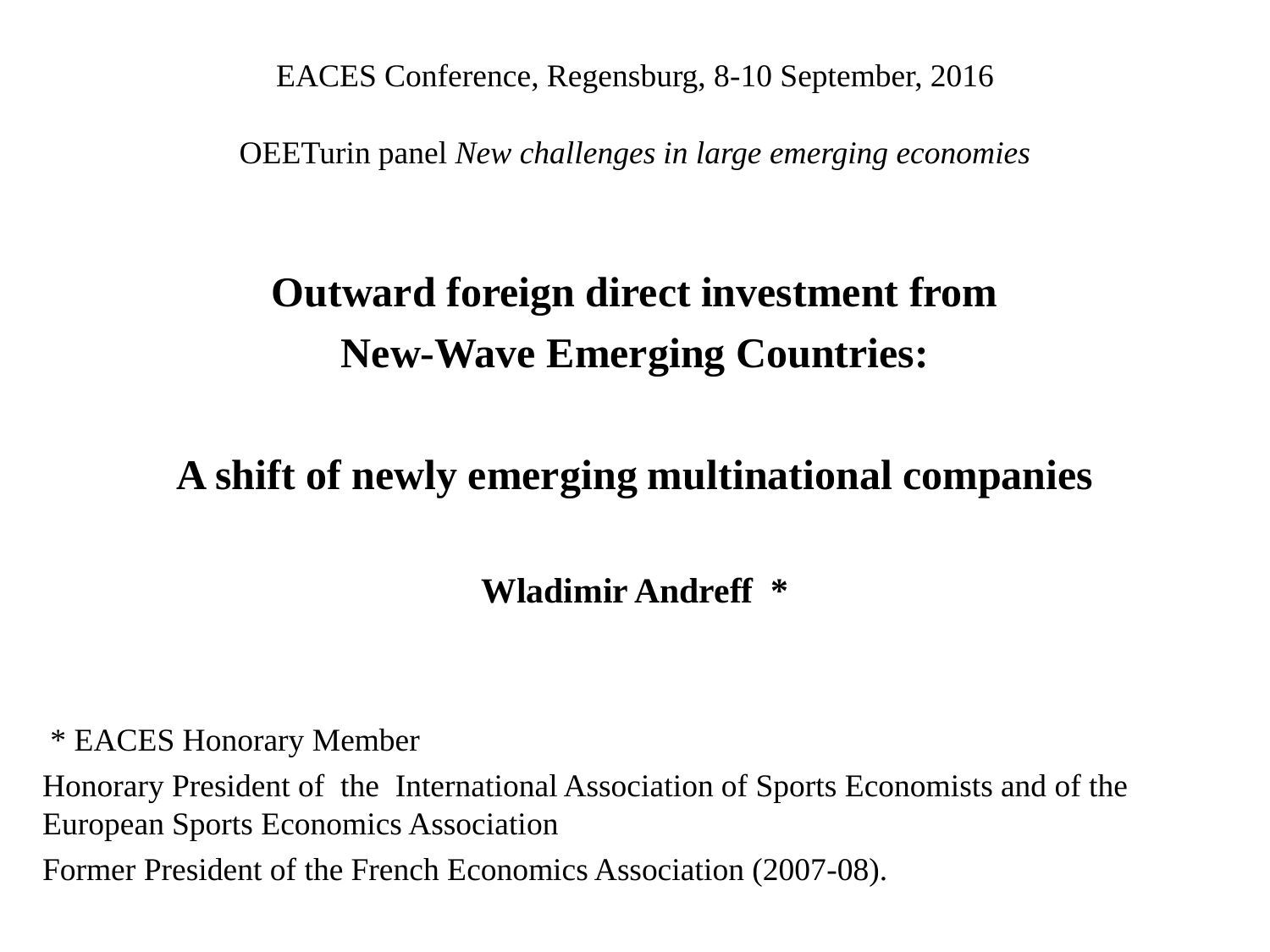### **Introduction**

Underlying assumption: sampling emerging economies entirely depends on economic issues which are to be dealt with.

Thus, various existing samples of (newly) emerging economies.

1/ My own sample of 'New-Wave Emerging Countries' (NWECs) is built up to be relevant from the standpoint of outward foreign direct investment (OFDI) and multinational companies (MNCs) based in these countries, namely compared to BRICS' OFDI and MNCs.

2/ A sample of 14 NWECs is then studied as regards the emergence and strategies of their MNCs and the determinants (push factors) of their OFDI.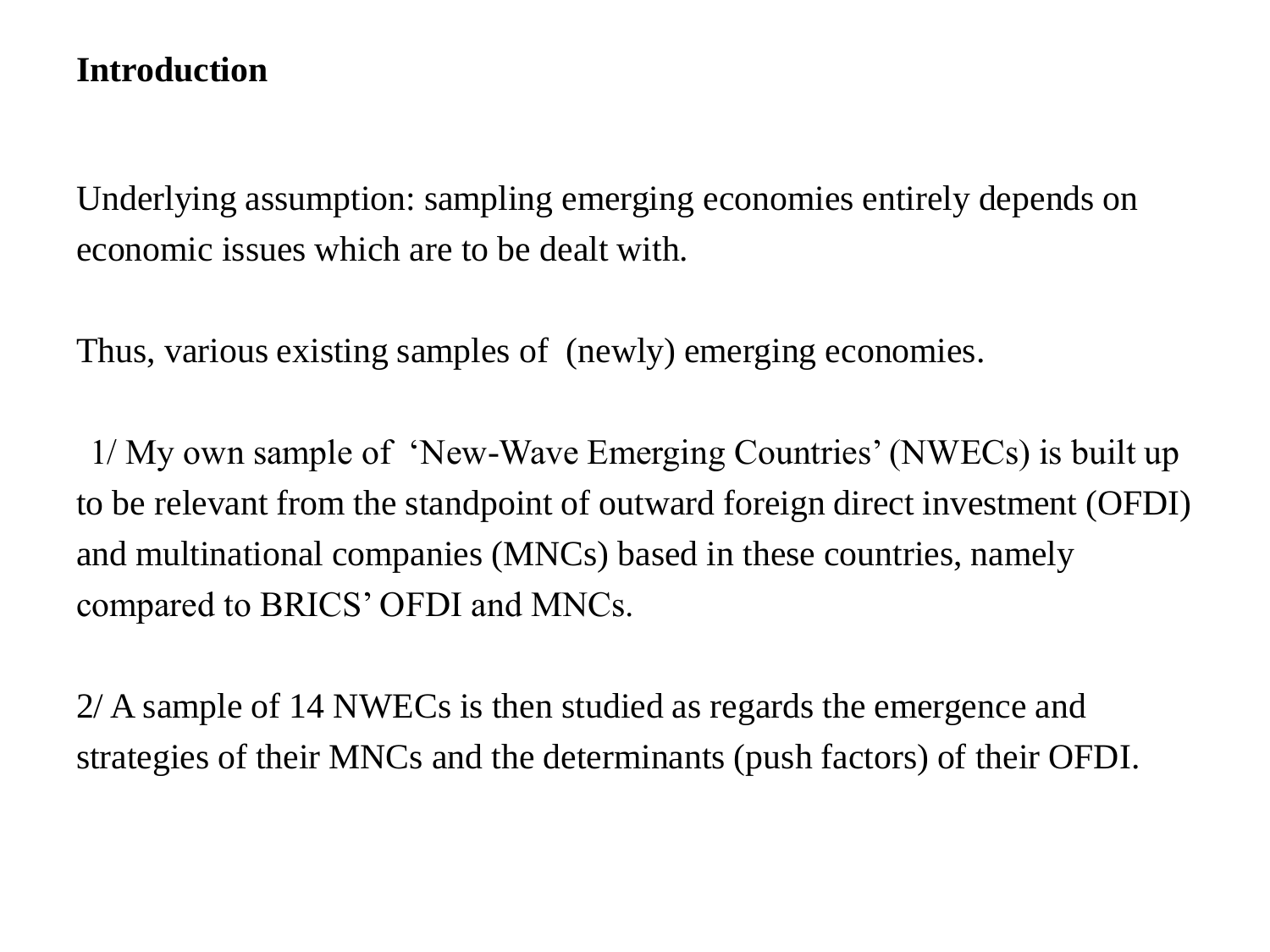### **1. Sampling New-Wave Emerging Countries from the standpoint of OFDI**

Screening criterion: first select all those countries with significant OFDI, i.e. over \$ 1bn an OFDI stock in 2014 (in UNCTAD data base) = 91 countries.

Then cleaning the sample from (subtracting) developed market economies (DMEs) with GNI per capita  $> $20,000$  in 2014 = minus 30 countries  $\Rightarrow$  61 countries.

5 BRICS studied elsewhere (Andreff, 2014, 2016) are left aside => 56 c.

15 post-communist transition economies (PTEs) are quite specific and skipped out, which leads to 41 potential candidates for the NWEC sample.

Some remaining countries are very much (or exclusively) dependent on rentextracting activities (oil, raw materials, etc.) for their economic development; 17 rent-depending countries (RDCs) are dropped from our sample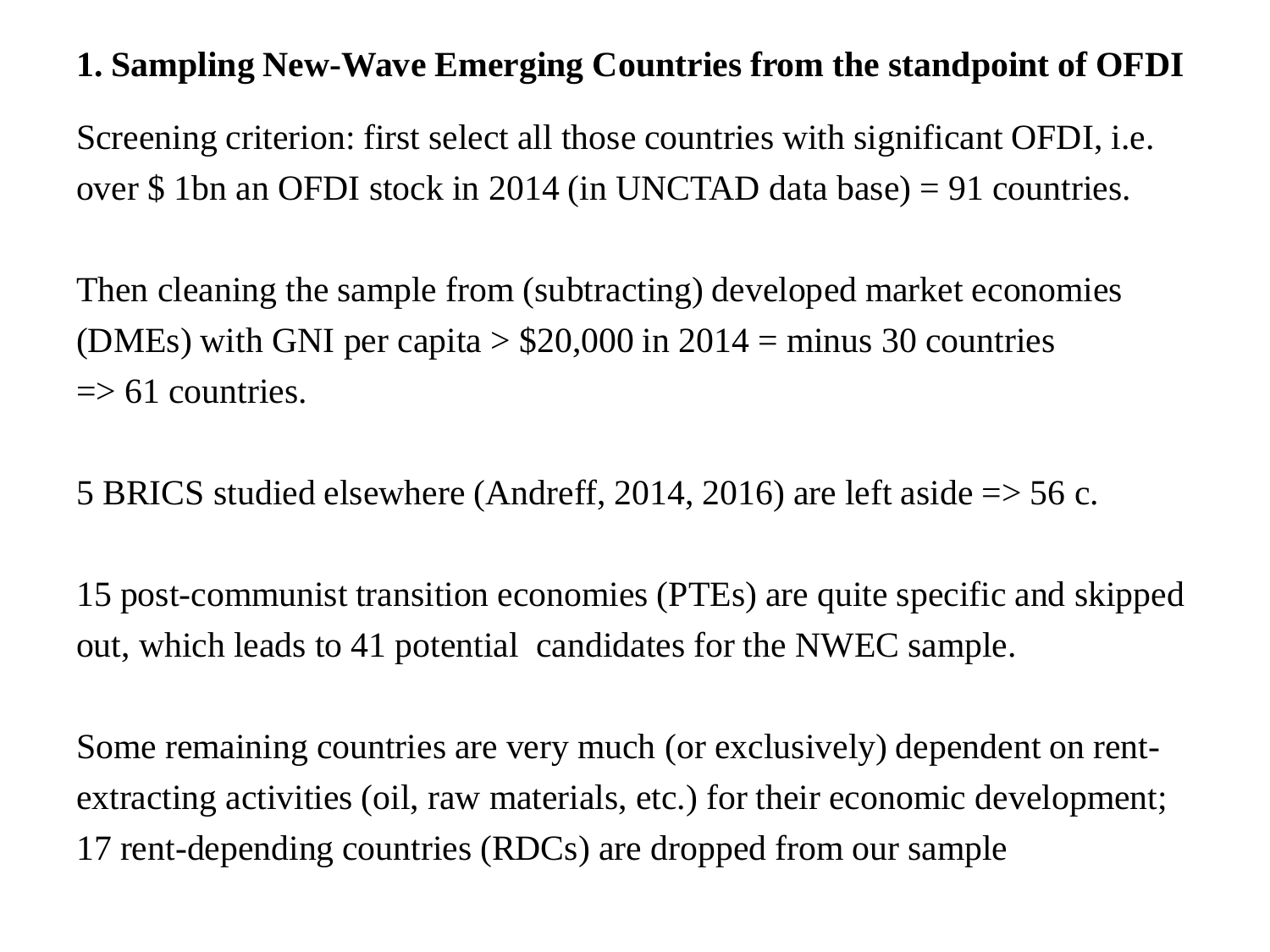Among the 24 remaining countries, 10 have absolutely nothing in common with the BRICS taken as benchmark emerging economies; they are 'tax friendly small economies' (TFSEs); skipping them out, we are left with a sample of 14 NWECs (Appendix 7).

Statistical testing of the NWEC sample, by comparing it to other (DME, BRIC, PTE, RDC, TFSE) samples (Appendix 2) which comes out with:

a/ each country sample is rather homogenous (low standard deviation) compared to our whole data base;

b/ the most resembling sample (as to the difference between mean values) to the BRICS' one is the NWEC's sample in terms of geographical size, population, GDP rate of growth and GNI per capita.

c/ moreover the NWEC sample is more homogenous than the BRICS' one.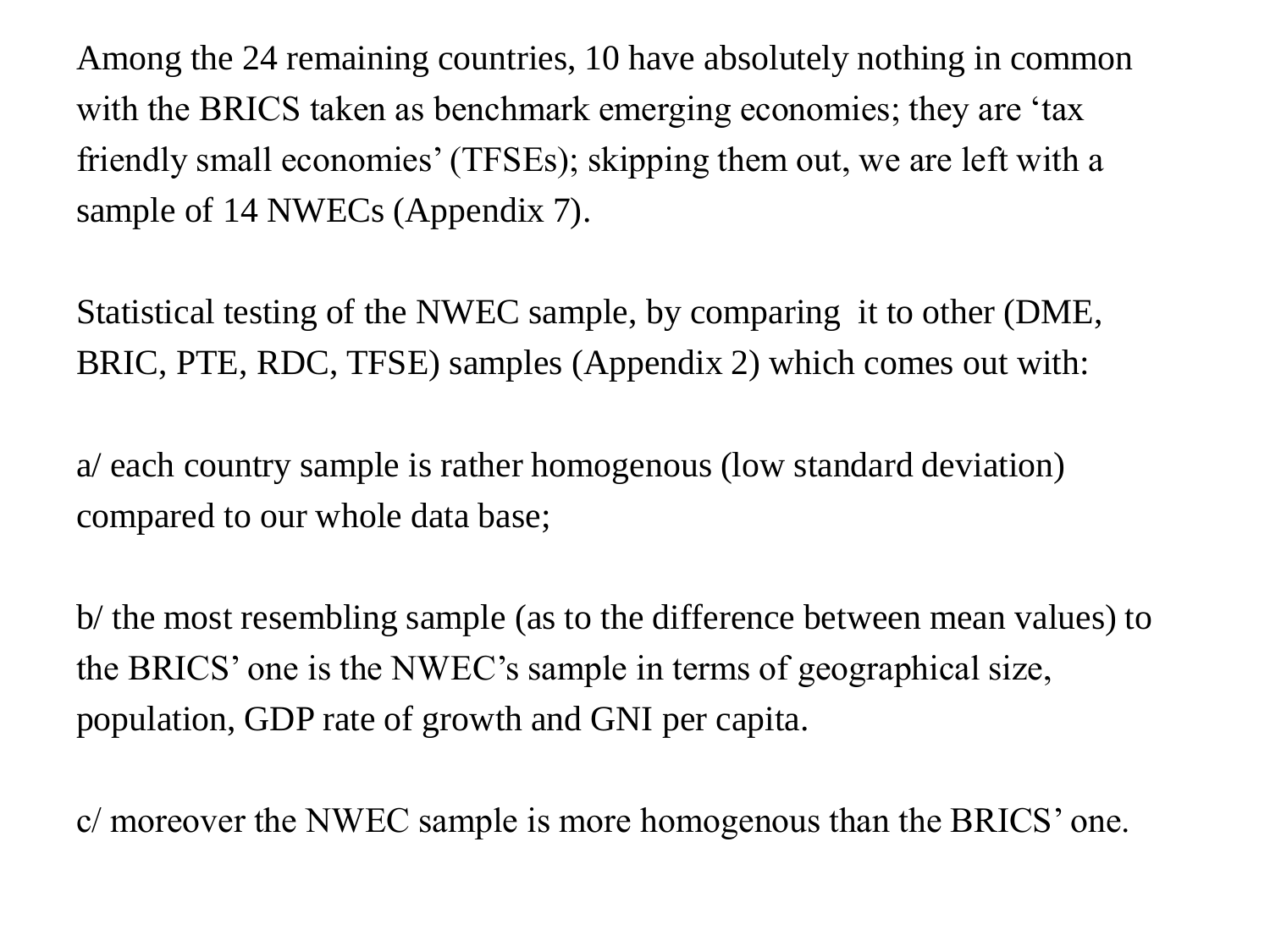#### **Appendix 7: Outward foreign direct investment stock and other variables: sampling 14 newly emerging economies**

|    | Rank Country | <b>OFDI</b> stock | Population | GDP \$bn | g       | g       | GNI/   | Geographic. | Inw. FDI   |
|----|--------------|-------------------|------------|----------|---------|---------|--------|-------------|------------|
|    |              | in 2014           | million    | 2014     | 2006-10 | 2011-14 | capita | size thkm2  | stock 2014 |
|    | Malaysia     | 135.7             | 29,9       | 338      | 4.5     | 5.4     | 11120  | 329         | 133.8      |
| 2  | Mexico       | 131.2             | 125,4      | 1295     | 2.0     | 2.9     | 9870   | 1944        | 338.0      |
| 3  | Chile        | 89.7              | 17,76      | 258      | 3.5     | 4.4     | 14910  | 744         | 207.7      |
| 4  | Thailand     | 65.8              | 67,73      | 405      | 3.8     | 3.0     | 5780   | 511         | 199.3      |
| 5  | Colombia     | 43.1              | 47,79      | 378      | 4.6     | 5.0     | 7970   | 1110        | 141.7      |
| 6  | Turkey       | 40.1              | 75,93      | 798      | 3.3     | 4.5     | 10830  | 770         | 168.6      |
|    | Argentina    | 35.9              | 42,98      | 538      | 5.8     | 3.2     | 13480  | 2737        | 114.1      |
| 8  | Philippines  | 35.6              | 99,14      | 285      | 4.9     | 5.9     | 3500   | 298         | 57.1       |
| 9  | Indonesia    | 24.1              | 254,5      | 889      | 5.7     | 5.7     | 3630   | 1812        | 253.1      |
| 10 | Nigeria      | 10.3              | 177,5      | 569      | 7.2     | 5.2     | 2970   | 911         | 86.7       |
| 11 | Vietnam      | 7.5               | 90,73      | 186      | 6.3     | 5.7     | 1890   | 310         | 91.0       |
| 12 | Egypt        | 6.8               | 89,58      | 287      | 6.2     | 2.1     | 3050   | 995         | 87.9       |
| 13 | Iran         | 4.1               | 78,14      | 425      | 4.9     | $-0.1$  | 7120   | 1629        | 43.0       |
| 14 | Pakistan     | 1.7               | 185.0      | 244      | 3.4     | 3.8     | 1400   | 771         | 30.9       |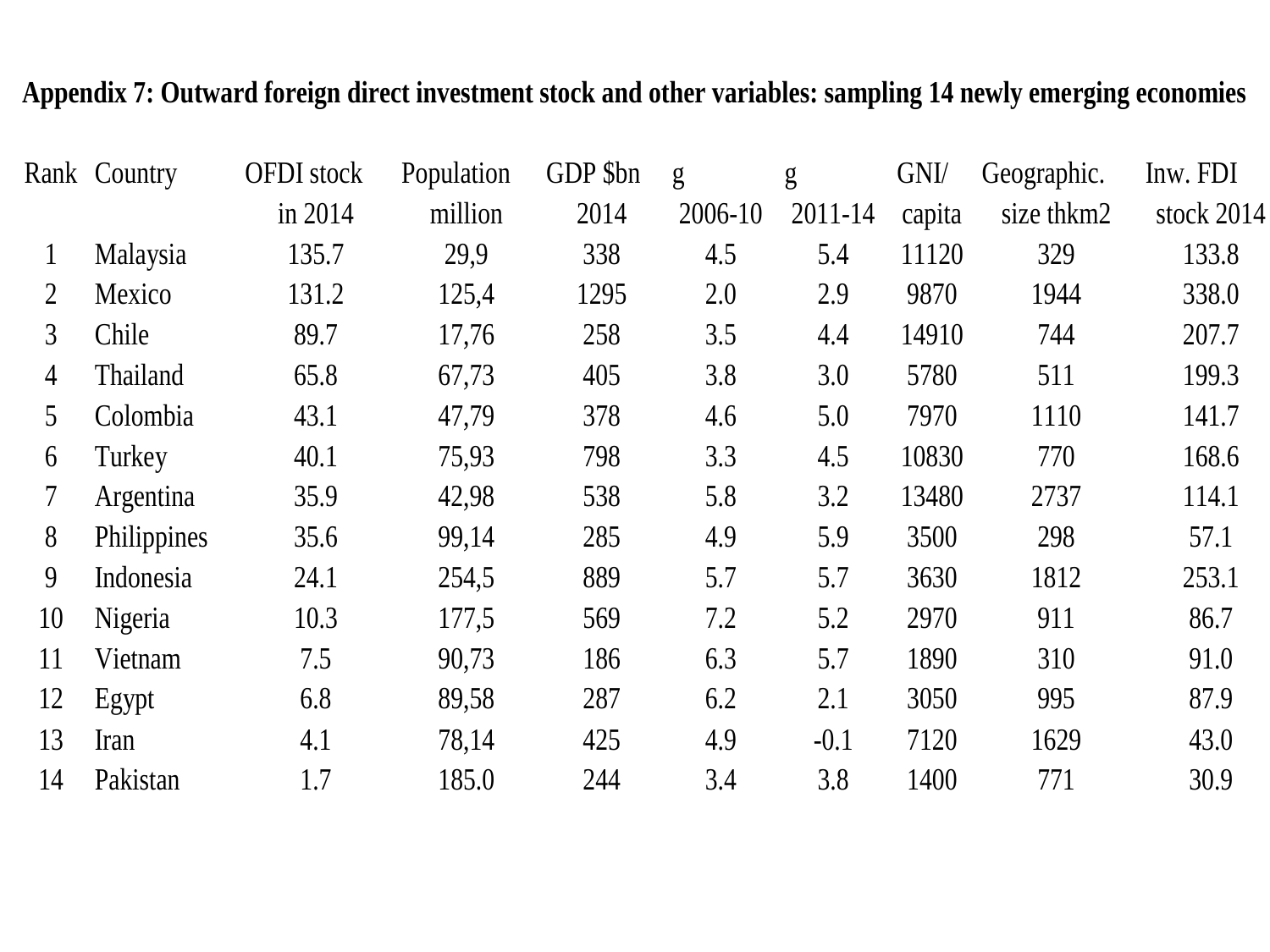| Country    | <b>OFDI</b> stock | Population  | <b>GDP</b> | GDP growth rate: g |               |            | Geographical | In FDI st. |
|------------|-------------------|-------------|------------|--------------------|---------------|------------|--------------|------------|
| samples    | in 2014           | million     | 2014       | $g$ 2006-10        | $g 2011 - 14$ | GNI/capita | size         | 2014       |
|            | \$ billion        | inhabitants | \$bn       | in $%$             | in $%$        | $in$ \$    | $\ast$       | \$bn       |
| DMEs (m)   | 722,8             | 34,5        | 1587,7     | 1,9                | 1,9           | 47348      | 1045,2       | 585,6      |
| s/m        | 1,59              | 1,79        | 2,03       | 0,79               | 0,53          | 0.40       | 2,48         | 1,68       |
| BRICs(m)   | 401,9             | 752,2       | 4151,5     | 7.0                | 4,8           | 8430       | 9274         | 617,7      |
| s/m        | 0,54              | 0,77        | 0,86       | 0,44               | 0,54          | 0,53       | 0,51         | 0,53       |
| NWECs(m)   | 45,1              | 98,7        | 492,5      | 4,7                | 4,2           | 6646       | 1118,6       | 139,9      |
| s/m        | 0,96              | 0,65        | 0,61       | 0.30               | 0,29          | 0,65       | 0,62         | 0.60       |
| PTEs(m)    | 25,5              | 14,8        | 161.0      | 4.0                | 2,8           | 9969       | 863          | 57,9       |
| s/m        | 3,31              | 1,92        | 2,26       | 0,83               | 0,57          | 0,59       | 3,72         | 1,47       |
| DRCs(m)    | 16,3              | 20,8        | 179,2      | 5,5                | 4,7           | 17232      | 845,8        | 42,6       |
| s/m        | 1,16              | 0.90        | 1.02       | 0,71               | 0,38          | 1,35       | 0,97         | 1,24       |
| TFSEs(m)   | 5,5               | 2.0         | 26,5       | 5,5                | 4,1           | 20539      | 22,1         | 20.0       |
| s/m        | 0,62              | 0,83        | 0,72       | 0,65               | 0,83          | 1,01       | 1,55         | 0,82       |
| SAMPLE (m) | 246.0             | 61,3        | 776,3      | 4,1                | 3,4           | 22703      | 1159,9       | 243,3      |
| s/m        | 2,88              | 3,18        | 2,75       | 0,78               | 0,62          | 1,01       | 2,23         | 2,48       |

**Appendix 2: Comparison between country samples and the data base of major investors abroad** 

\* in thousand square kilometers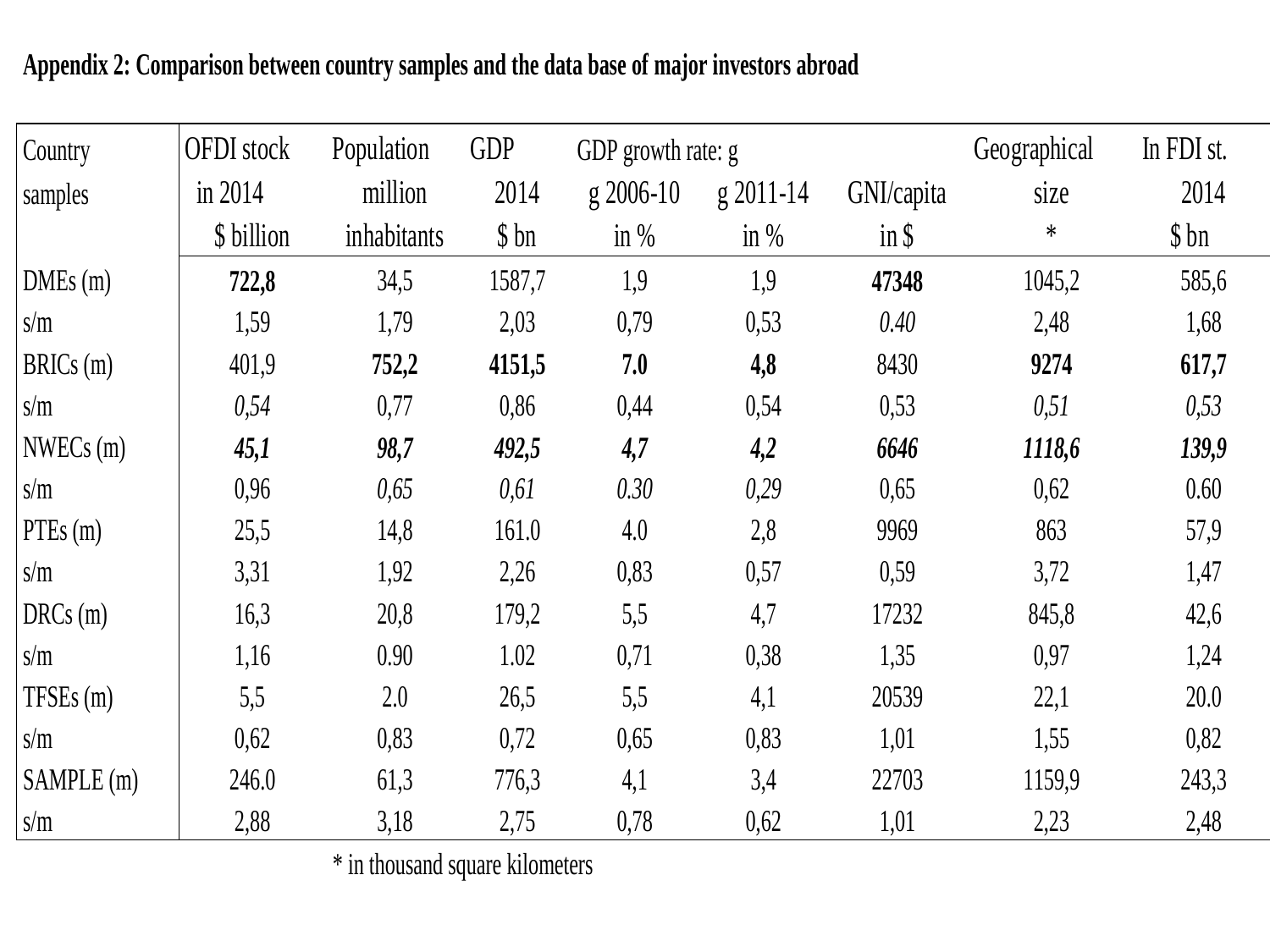# **2. Analysing OFDI from New-Wave Emerging Countries**

First OFDI dates back to the 1970s from Latin American front runners, to the 1980s for most of NWECs, to the 1990s for Iran, to 2007 for Vietnam.

Fast OFDI growth started up in the 1990s from Thailand, Chile, Indonesia, Malaysia, Mexico, Egypt and Turkey (Table 1).

Some MNCs were already big and famous such as Petronas, Darby (Malaysia), Bunge y Born, YPF (Argentina), Cemex (Mexico), San Miguel (Phillipines), Koc (Turkey), Orascom (Egypt), COPEC (Chile), Pertamina (Indonesia), etc.

In its early stage, OFDI from the NWECs did not evolve on a smooth path at a regular pace and was puntuated by various crises in 1982 (Latin America, Nigeria),1997 (Thailand and Asian neighbours), then Turkey (1991, 1998), Pakistan (civil war).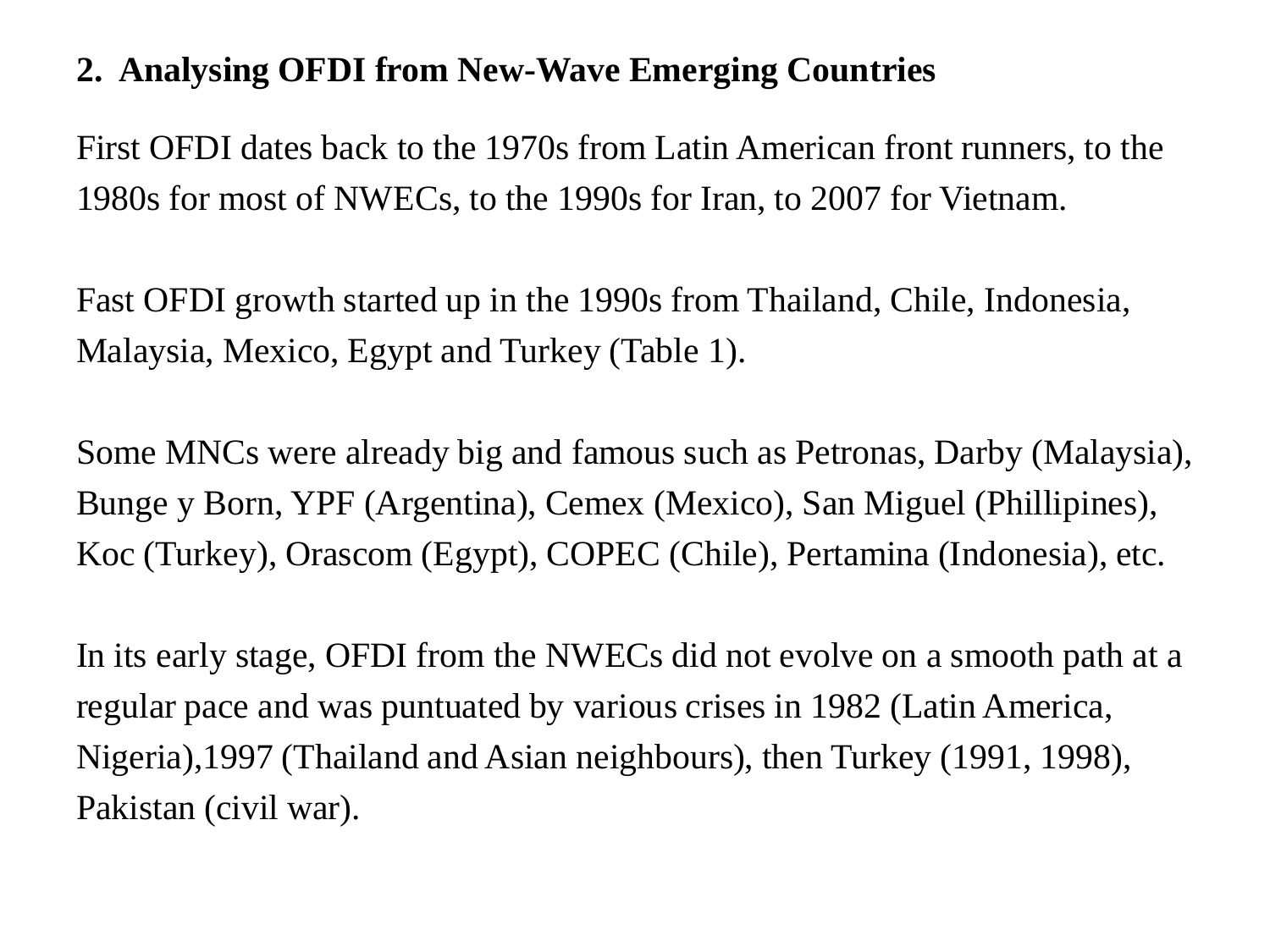**Table 1: Outward foreign direct investment stock from new wave emerging countries, 1985-1999** (\$ million)

| <b>NWECs</b> | 1985           | 1990           | 1992           | 1993           | 1994             | 1995           | 1996     | 1997           | 1998           | 1999           | $N^*$          |
|--------------|----------------|----------------|----------------|----------------|------------------|----------------|----------|----------------|----------------|----------------|----------------|
| Argentina    | 6079           | 6105           | n.a.           | n.a.           | n.a.             | 10696          | n.a.     | 7616           | 18184          | 19277          | 3.2            |
| Chile        | 102            | 178            | 713            | 1144           | 2027             | 2815           | 3848     | 5928           | 8860           | 13515          | 132.5          |
| Colombia     | 301            | 402            | 476            | 476            | 868              | 1028           | 1220     | 1866           | 2381           | 2397           | 8              |
| Egypt        | 59             | 131            | 229            | 223            | 254              | 365            | 370      | 499            | 584            | 630            | 10.6           |
| Indonesia    | 49             | 25             | n.a.           | 83             | 96               | 701            | 1295     | 2073           | 2117           | 2189           | 44.7           |
| Iran         | $\overline{0}$ | $\overline{0}$ | $\overline{0}$ | $\overline{0}$ | $\overline{0}$   | 77             | 80       | 138            | 154            | 184            | $2.4**$        |
| Malaysia     | 749            | 2283           | n.a.           | 4516           | 6328             | 8903           | 10809    | 12725          | 15240          | 16880          | 22.5           |
| Mexico       | 533            | 575            | n.a.           | 1039           | 2084             | 4132           | n.a.     | 5278           | 5825           | 6625           | 12.4           |
| Nigeria      | 5334           | 9652           | n.a.           | n.a.           | 11197            | 11186          | 11893    | 11516          | 11164          | 11256          | 2.1            |
| Pakistan     | 127            | 282            | n.a.           | 264            | 258              | 266            | 274      | 239            | 244            | 468            | 3.7            |
| Philippines  | 171            | 154            | 154            | 128            | 155              | 1209           | 1091     | 1527           | 1698           | 1858           | 10.9           |
| Thailand     | 14             | 398            | 701            | 933            | 1426             | 2173           | n.a.     | 1951           | 1978           | 2346           | 167.6          |
| Turkey       | 161            | 154            | 246            | 260            | 344              | 268            | 371      | 622            | 996            | 1641           | 10.2           |
| Vietnam      | $\overline{0}$ | $\overline{0}$ | $\overline{0}$ | $\overline{0}$ | $\boldsymbol{0}$ | $\overline{0}$ | $\theta$ | $\overline{0}$ | $\overline{0}$ | $\overline{0}$ | $\overline{0}$ |

Source: UNCTAD, World Investment Reports. \* 1985 multiplied by N

 $= 1999$ \*\*1999/1995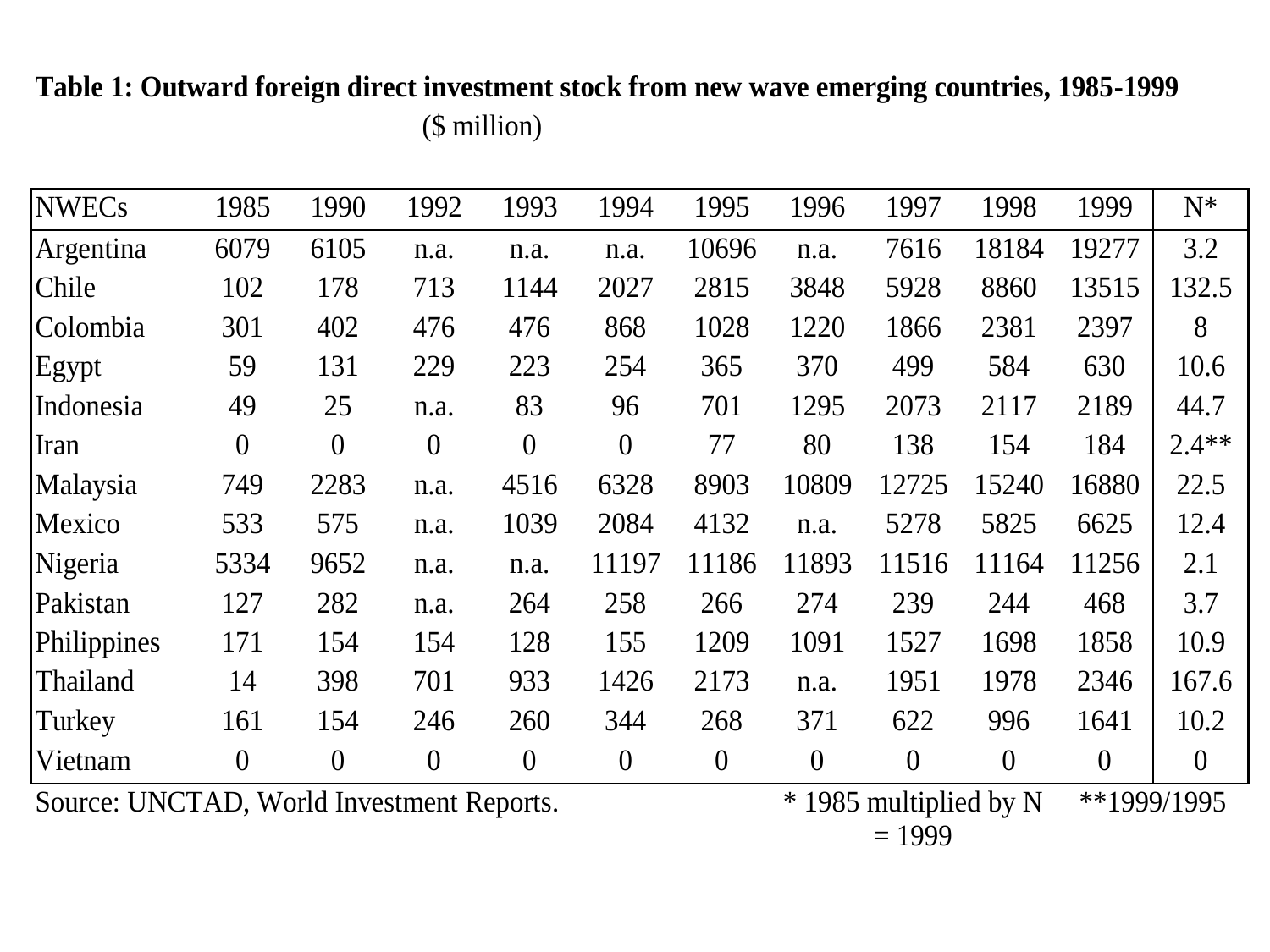#### **Table 2: Outward foreign direct investment stock from new wave emerging countries, 2000-2014** (\$ billion)

| <b>NWECs</b>      | 2000     | 2002           | 2005           | 2007                 | 2008 | 2009 | 2010 | 2011               | 2012  | 2013  | 2014  | $N1*$ | $N2**$ |
|-------------------|----------|----------------|----------------|----------------------|------|------|------|--------------------|-------|-------|-------|-------|--------|
| Argentina         | 20.2     | 19.4           | 22.6           | 26.9                 | 28.7 | 29.4 | 29.8 | 31.3               | 32.9  | 34.1  | 35.9  | 1.33  | 1.33   |
| Chile             | 18,3     | 13,4           | 21,3           | 32,5                 | 31,7 | 41,2 | 49,8 | 69                 | 97,1  | 101,9 | 89,7  | 1.78  | 2.76   |
| Colombia          | 3,8      | 3,8            | 8,9            | 10,4                 | 13,1 | 16,2 | 22,8 | 31,1               | 31,6  | 39    | 43,1  | 2.74  | 4.14   |
| Egypt             | 0,6      | 0,7            | $\bf{l}$       | 1,8                  | 3,7  | 4,3  | 5,4  | 6,1                | 6,3   | 6,6   | 6,8   | 3.00  | 3.78   |
| Indonesia         | 2,3      | 2,6            | 13,7           | 21,4                 | 27,2 | 30,2 | 1,7  | 9,5                | 11,6  | 16,1  | 24,1  | 9.30  | 1.13   |
| Iran              | 0,4      | 5,3            | 0,2            | 1,5                  | 1,9  | 2,2  | 2,6  | 2,9                | 3,3   | 3,7   | 4,1   | 3.75  | 2.73   |
| Malaysia          | 15,9     | 20,2           | 44,5           | 58,2                 | 67,6 | 75,6 | 96,8 | 106,2              | 120,4 | 134   | 135,7 | 3.66  | 2.33   |
| Mexico            | 8,6      | 12,4           | 28             | 44,7                 | 45,4 | 53,5 | 66,2 | 112,1              | 137,7 | 143,9 | 131,2 | 5.20  | 2.94   |
| Nigeria           | 4,1      | 4,6            | 5              | 5,5                  | 6    | 6,4  | 5    | 5,9                | 7,4   | 8,6   | 10,3  | 1.34  | 1.87   |
| Pakistan          | 0,5      | 0,6            | 0,8            | $\mathbf{1}$         | 1,3  | 2,2  | 1,7  | 1,4                | 1,5   | 1,7   | 1,7   | 2.00  | 1.70   |
| Philippines       | 1,9      | 1,4            | $\overline{2}$ | 5,6                  | 5,8  | 6,1  | 6,6  | 6,6                | 9     | 13,2  | 35,6  | 0.92  | 6.36   |
| Thailand          | 2,4      | 2,7            | 3,9            | $\overline{7}$       | 10,9 | 16,3 | 25,5 | 33,2               | 52,6  | 58,6  | 65,8  | 2.92  | 9.40   |
| Turkey            | 2,5      | $\overline{4}$ | 8,1            | 12,2                 | 13,9 | 14,8 | 23,8 | 24                 | 30,5  | 32,8  | 40,1  | 4.88  | 3.29   |
| Viet Nam+         | $\theta$ | $\theta$       | 0.07           | 0.18                 | 0.30 | 0.70 | 0.90 | 0.95               | 1.2   | 2.0   | 1.2   | n.a.  | 17.14  |
| $N^* = 2007/2000$ |          |                |                | $N^{**} = 2014/2007$ |      |      |      | $(+)$ FDI outflows |       |       |       |       |        |

Source: UNCTAD World Investment Reports.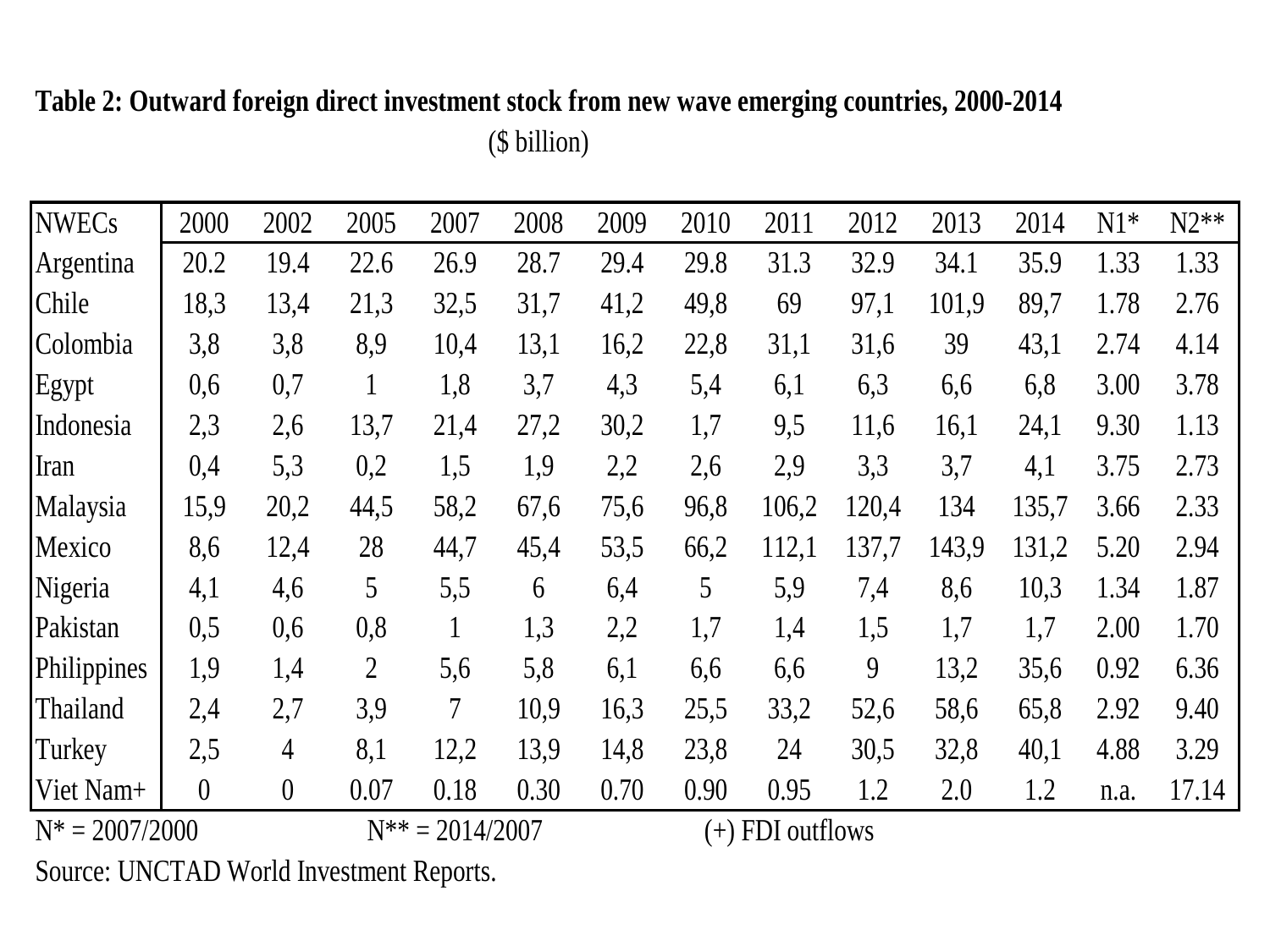Very fast growth of NWECs' OFDI in 2000-2007 (Table 2) though slower than BRICS' OFDI on average, primarily OFDI from Indonesia, Mexico, Turkey, Iran, Malaysia, Egypt and Thailand.

More striking: during the crisis (2007-2014) OFDI has swiftly accelerated from Vietnam, Thailand and the Phillipines, resilient to the crisis like OFDI from China (Andreff, 2016).

On average, NWECs' OFDI muddled through the crisis with a higher momentum than BRICs' OFDI (except from China).

Table 3 shows – in reference to Dunning's IDP model and Andreff (2003) – OFDI stock/GDP and Outward/Inward FDI stock ratios. A country is assumed to be in the third step of the model if these ratios respectively are  $> 5\%$  and  $>$ 25%: Argentina, Chile and Malaysia in 2000 + Colombia, Mexico, Phillipines and Thailand in 2014.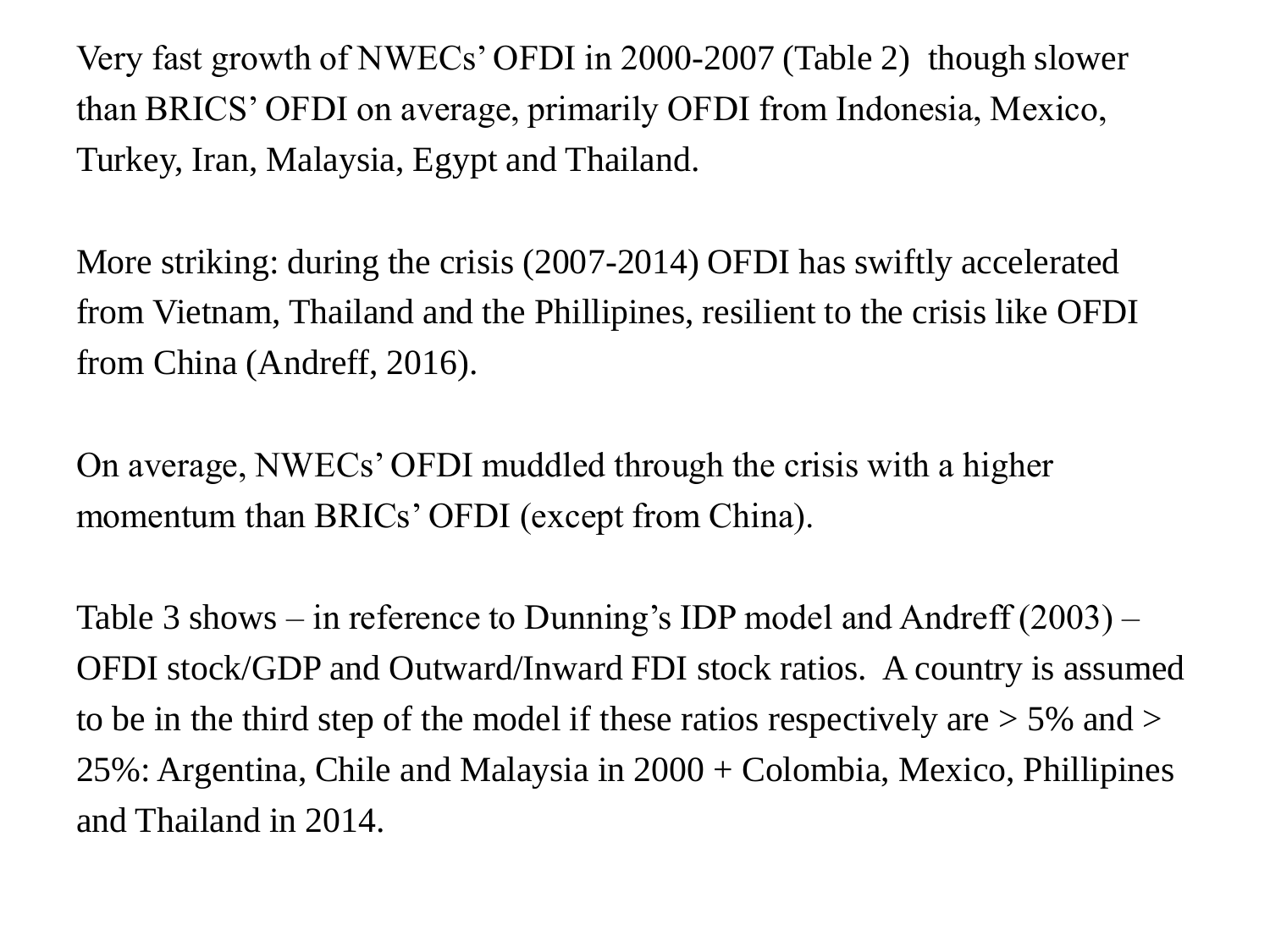|              | (in %)              |                |      |                      |                |       |  |  |  |  |  |  |
|--------------|---------------------|----------------|------|----------------------|----------------|-------|--|--|--|--|--|--|
| <b>NWECs</b> | Outward FDI stock / |                |      | Outward / inward FDI |                |       |  |  |  |  |  |  |
|              | <b>GDP</b>          |                |      | stock                |                |       |  |  |  |  |  |  |
|              | 2000                | 2007           | 2014 | 2000                 | 2007           | 2014  |  |  |  |  |  |  |
| Argentina    | 7.3                 | 10.2           | 6.7  | 29.9                 | 40.8           | 31.5  |  |  |  |  |  |  |
| Chile        | 15.7                | 19.8           | 34.8 | 40.0                 | 30.8           | 43.2  |  |  |  |  |  |  |
| Colombia     | 3.8                 | 6.0            | 11.4 | 33.9                 | 18.5           | 30.4  |  |  |  |  |  |  |
| Egypt        | 0.7                 | 1.4            | 2.3  | 3.0                  | 3.0            | 7.7   |  |  |  |  |  |  |
| Indonesia    | 1.6                 | 5.0            | 2.7  | 9.2                  | 36.3           | 9.5   |  |  |  |  |  |  |
| Iran         | 1.3                 | 0.5            | 1.0  | 15.4                 | 2.8            | 9.5   |  |  |  |  |  |  |
| Malaysia     | 20.8                | 31.2           | 40.1 | 30.2                 | 75.9           | 101.4 |  |  |  |  |  |  |
| Mexico       | 1.9                 | 5.0            | 10.1 | 7.1                  | 16.8           | 38.8  |  |  |  |  |  |  |
| Nigeria      | 8.5                 | 3.3            | 1.8  | 17.2                 | 8.8            | 11.9  |  |  |  |  |  |  |
| Pakistan     | 0.9                 | 0.7            | 0.7  | 7.2                  | 5.0            | 5.5   |  |  |  |  |  |  |
| Philippines  | 2.1                 | 3.9            | 12.5 | 13.8                 | 29.5           | 62.3  |  |  |  |  |  |  |
| Thailand     | 2.0                 | 2.9            | 16.3 | 7.8                  | 8.2            | 33.0  |  |  |  |  |  |  |
| Turkey       | 1.8                 | 1.9            | 5.0  | 13.3                 | 8.4            | 23.8  |  |  |  |  |  |  |
| Vietnam      | $\overline{0}$      | $\overline{0}$ | 0.6  | $\boldsymbol{0}$     | $\overline{0}$ | 1.3   |  |  |  |  |  |  |

**Table 3: Comparative features of OFDI from the NWECs**

Calculated from UNCTAD and World Bank data.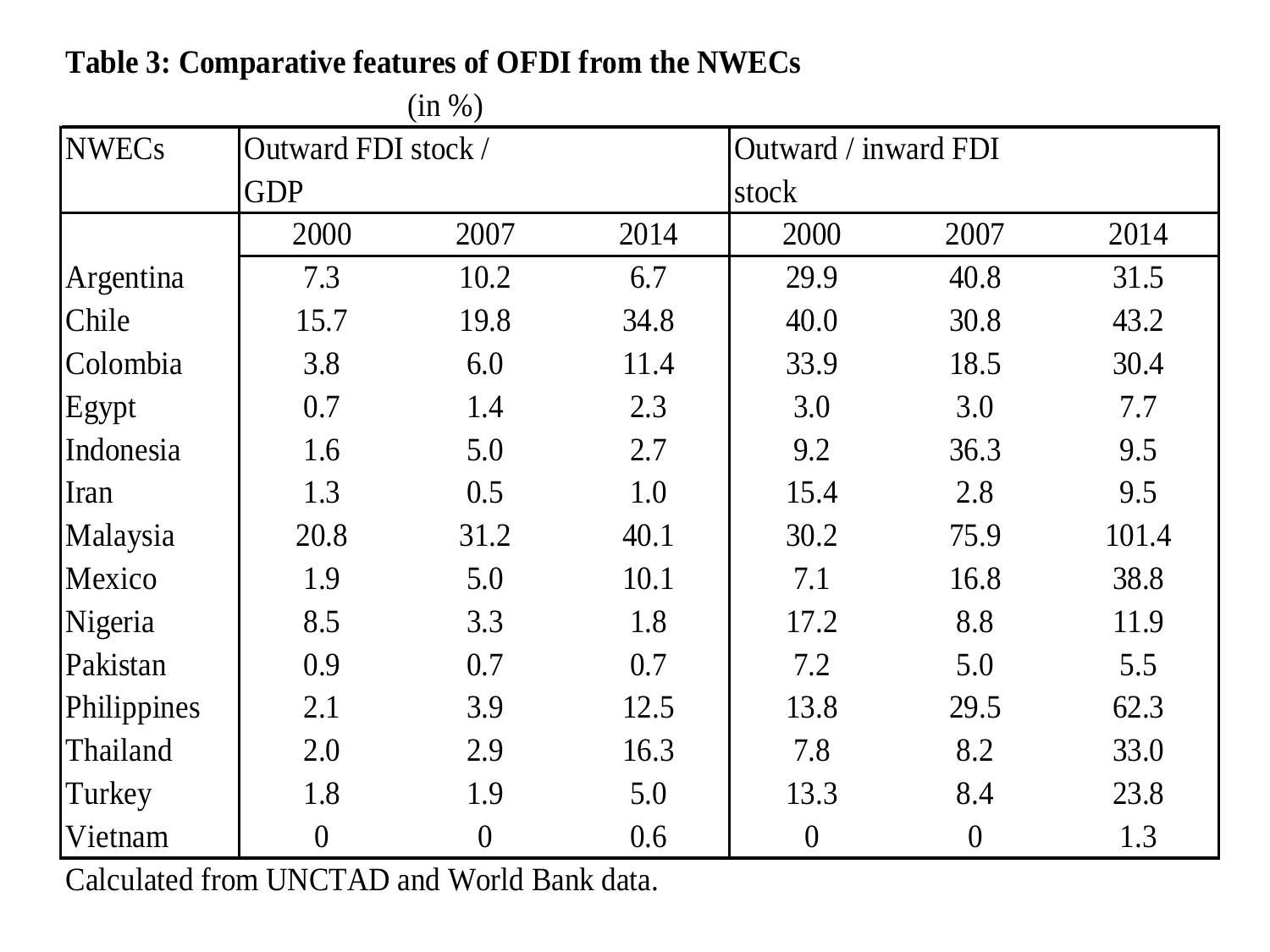MNCs based in the NWECs primarily invest in neighbouring countries and in some tax heavens, then in developed market economies.

Preferably in host countries where they have some familiarity through trade, ethnic and cultural ties.

So far, difficult to detect whether there is significant «round-tripping» OFDI, namely in tax heavens.

*Industrial structure* (paucity of data)

From NWECs with fast growing OFDI, the share of the manufacturing industry (beverages, steel, cement, textile, chemicals, telecom) in overall OFDI is rather important.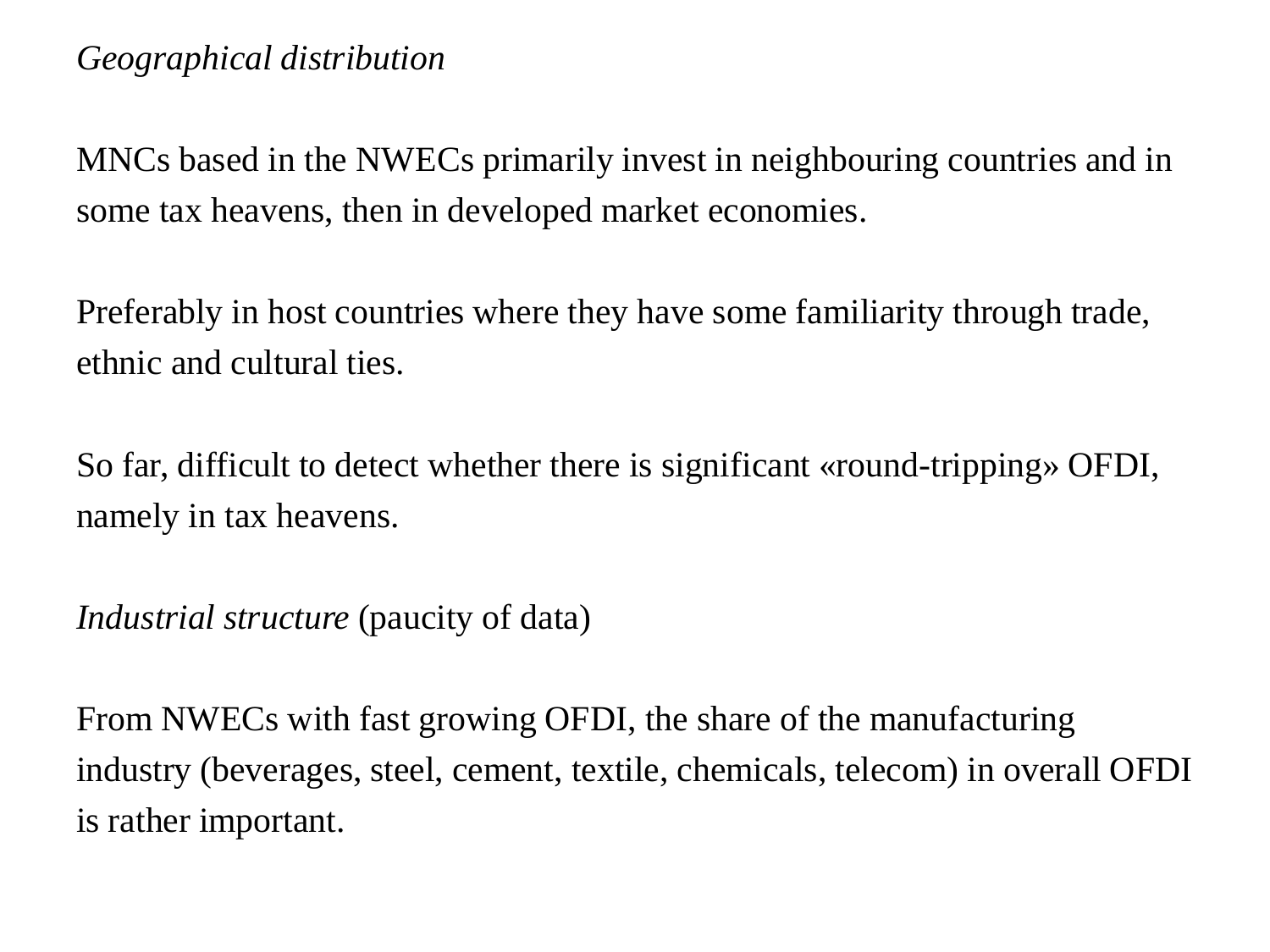The share of services is noticeable in some NWECs' OFDI (Malaysia, Thailand, Turkey, Egypt) while the primary sector (energy, mining, etc.) is also an area for OFDI in all NWECs.

*Cross border mergers & acquisitions* (M&As)

Most MNCs have grown through both greenfield investment and M&As. Some have been involved in big deals (over \$1bn). Examples: Orascom taking over Wind (Italy), in 2005, Sigdo Koopers (Chile) over Magoteaux (Belgium) in 2011, Concha y Toro (Chile) over Fetzer Vineyards (US).

Among the most active MNCs in M&As: Cemex, Bimbo, Modelo (Mexico), Petronas, San Miguel, Orascom (before being merged by Vimpelcom, Russia), Thai Beverage, Tenaris (Argentina), etc.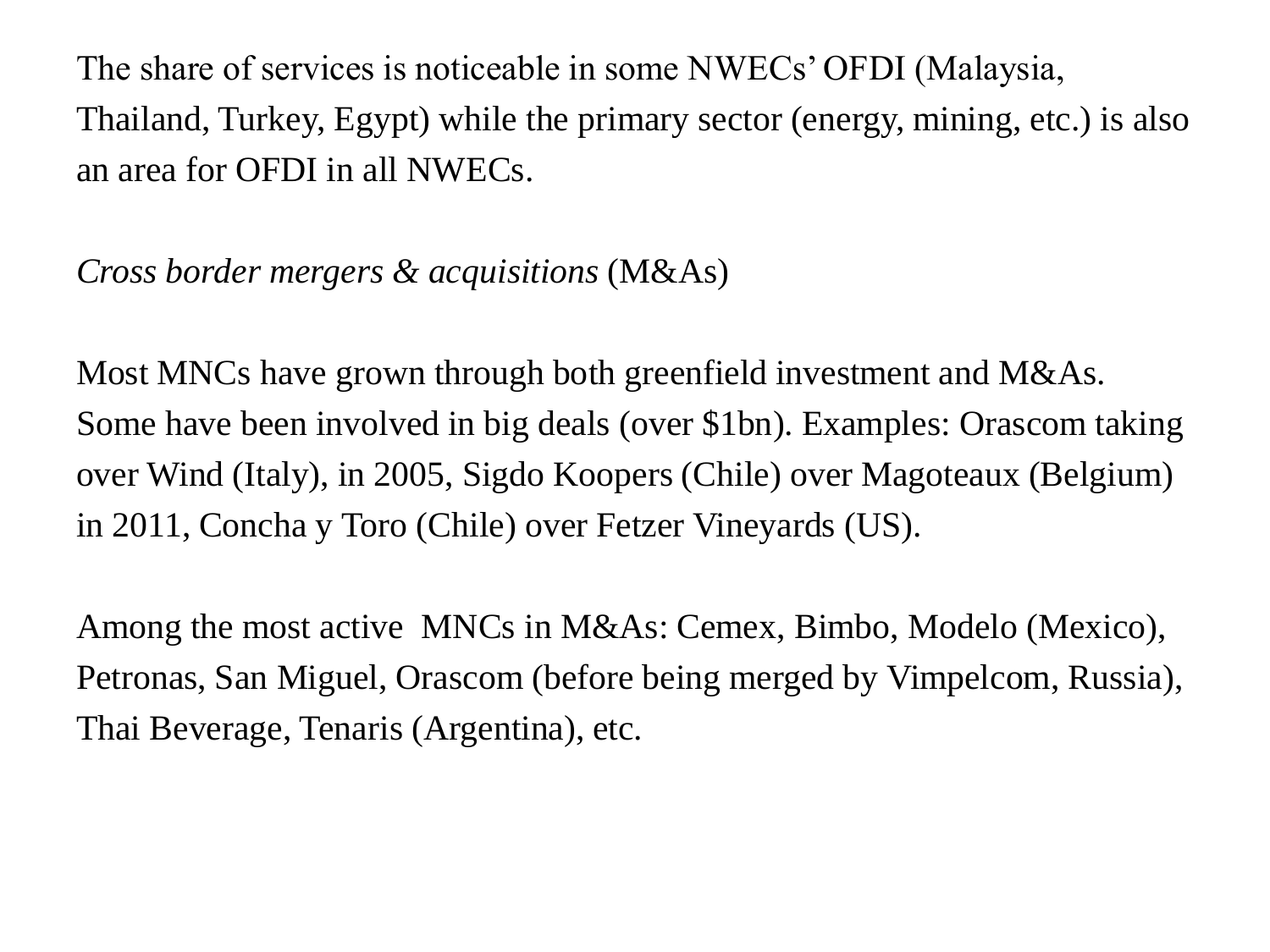*Strategies* (research in progress)

The *multilatinas*' privileged strategy is market-seeking, then risk diversification, some resource- and asset-seeking OFDI, few efficiencyseeking (ex: some Argentine MNCs).

MNCs from Asian NWECs are less focused on market-seeking than the *multilatinas*; resource- and efficiency-seeking are more significant; also assetseeking (MNCs from Thailand, Indonesia, Pakistan).

A focus in banking and other Sub-Saharan countries as regards OFDI from Nigeria.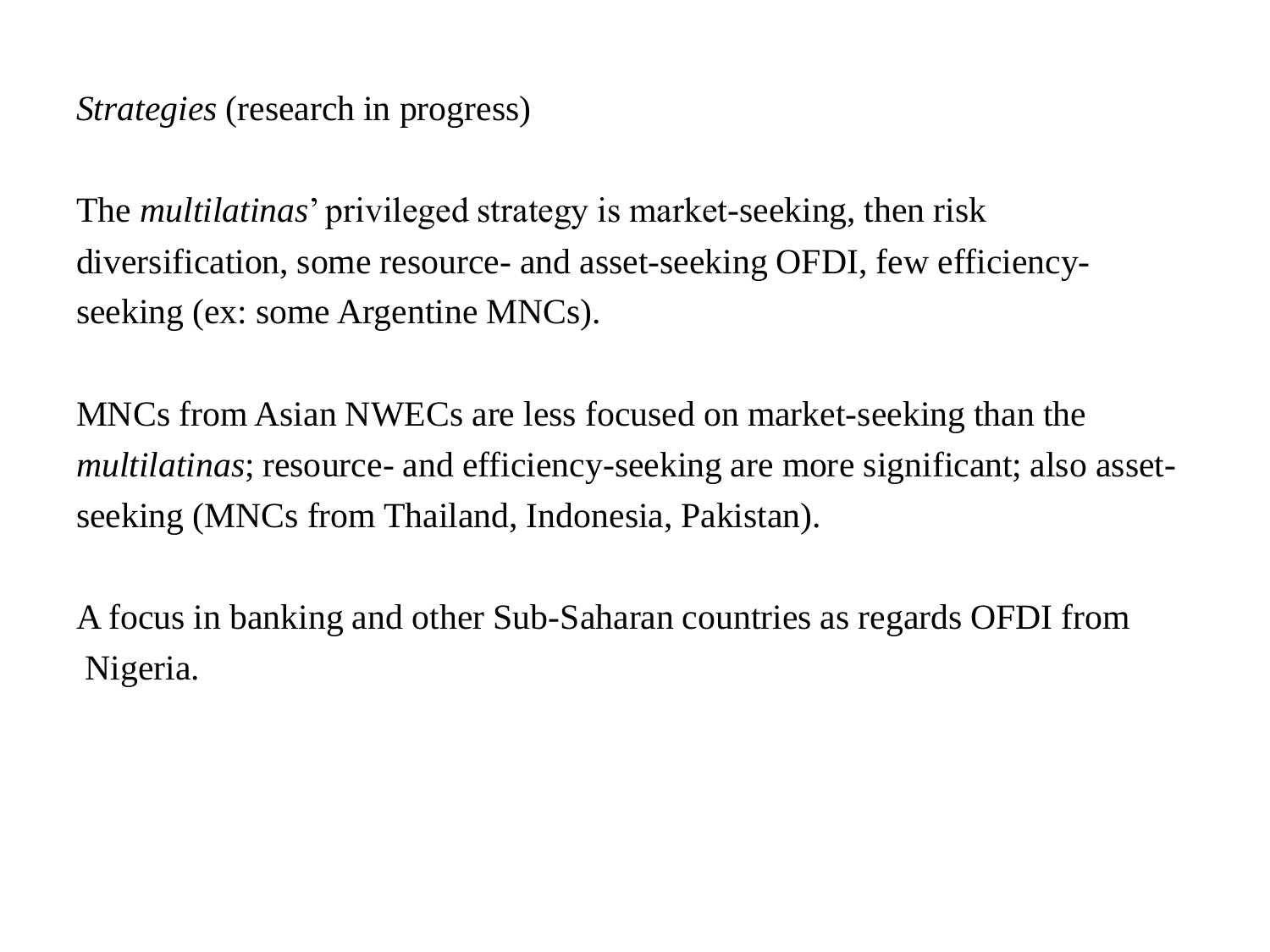*Home country's policies promoting NWECs' OFDI*

A number of NWEC-based MNCs are state-owned enterprises (SOEs), namely in Iran, Egypt, Pakistan, Indonesia, Malaysia, Philippines, Nigeria, Vietnam and some *multilatinas*.

Privatisation has often triggered OFDI, examples: YPF (Arg.), Telmex, Codensa (Colombia), most Chilean MNCs, Bank of Alexandria.

Some kind of economic liberalisation, increased trade openness, financial and services deregulation , tax exemption on income earned overseas and new business legislation have created a more liberal OFDI policy environment and facilitated crossborder M&As in most NWECs.

In some NWECs, some public authorities are in charge of promoting OFDI (ex: MITI in Malaysia, BOI, Ministry of Finance & Bank of Thailand).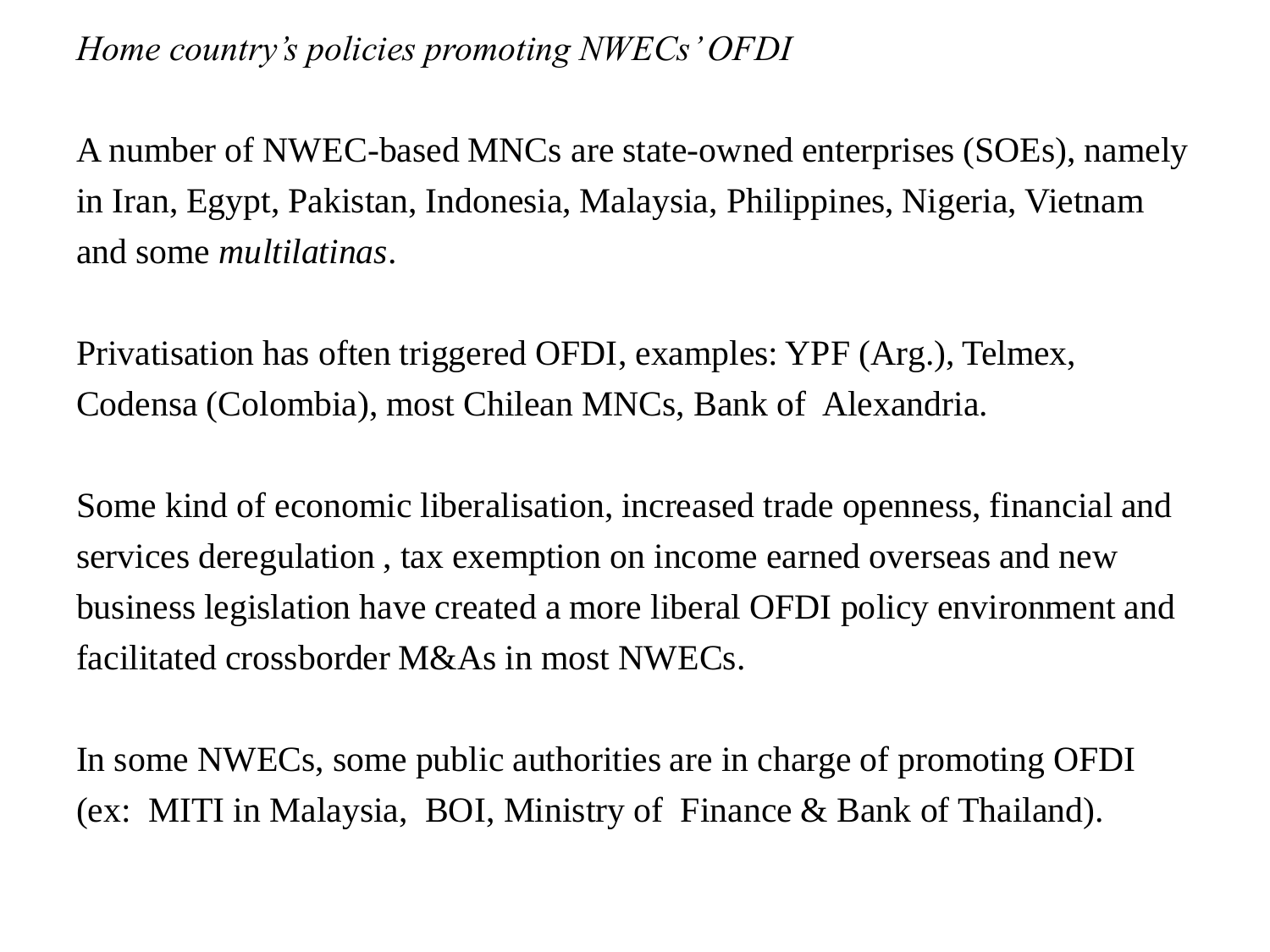# **3. The determinants of NWECs' outward foreign direct investment** *Litterature* :

Pull factors attract and drive FDI into a given host country, push factors are home country specific and explain why FDI flows outward from various domestic industries.

Few (econometric) studies on OFDI from the NWECs, concentrated on Turkey, Malaysia, Thailand most of which focus on push factors, namely: . Home economy's level of economic development (GDP per capita) and science and technology investments.

- . Increased foreign competition on the domestic market (inward FDI).
- . Home economy's openness (& exchange rate) and stability.
- . Suitable economic governance and policy reforms (liberalisation, openness..)
- . OFDI promotion policy (tested for Thailand).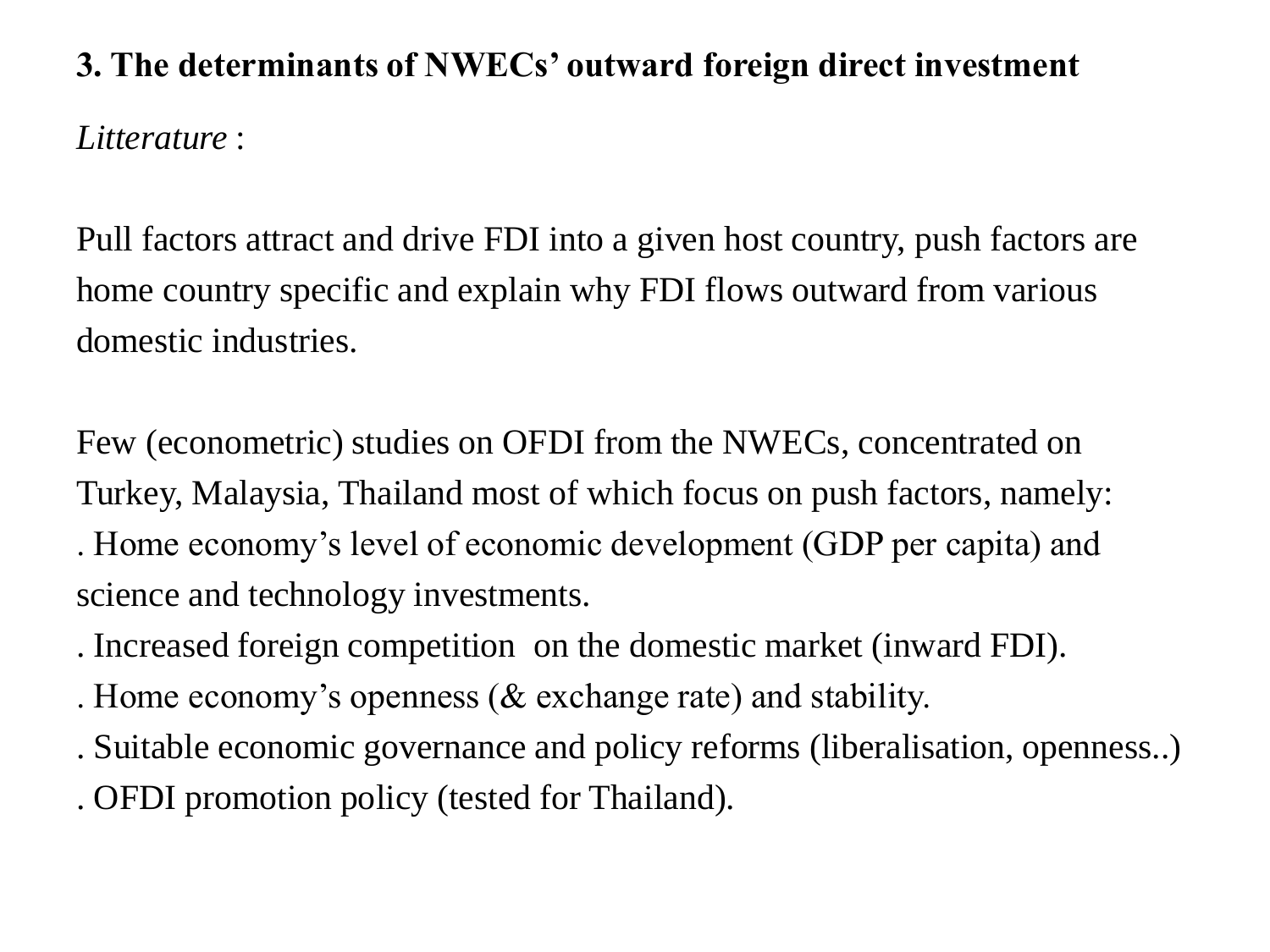Econometric testing of push factors in13 NWECs (except Vietnam):

 $OFDI_{i,t} = a.GDP_{i,t} + b.GDP/capita_{i,t} + c.g_{i,t} + d_2.C_2 (Xhightec_{i,t}) + b.GDP/capita_{i,t} + c.g_{i,t} + d_2.C_2 (Xhightec_{i,t}) + b.GDP/capita_{i,t} + c.g_{i,t} + d_2.C_2 (Xhightec_{i,t}) + b.GDP/capita_{i,t} + c.g_{i,t} + d_2.C_2 (Xhightec_{i,t}) + b.GDP/capita_{i,t} + c.g_{i,t} + d_2.C_2 (Xhightec_{i,t}) + b.GDP/capita_{i,t} + c.g_{i,t} + d_2.C_2 (Xhightec_{i,t}) + b.GDP/capita_{$  $d_3$ .  $C_3$  (Xhightec<sub>i,t</sub>) + e. Patent<sub>i,t</sub> + f. INFDI<sub>i,t-k</sub> + u<sub>i</sub>

- $OFDI_{i,t}$  stands for the outward foreign direct investment stock from country *i* in year *t*;
- *GDPi,t* gross domestic product of the home country *i* in year *t*;
- *GDP/capitai,t* gross domestic product per inhabitant in the home country *i* in year *t*;
- $g_{i,t}$  the annual index of GDP growth in the home country *i* in year *t*;
- *Xhightec<sub>i,t</sub>* the share of high-technology exported products in overall export of the home country *i* in year *t*;
- *Patent<sub>it</sub>* the number of technological patents registered in the home country  $i$ in year *t*;
- *INFDI*<sub>*i*,*t*-*k*</sub> the inward foreign direct investment stock hosted in country *i* in year *t-k*.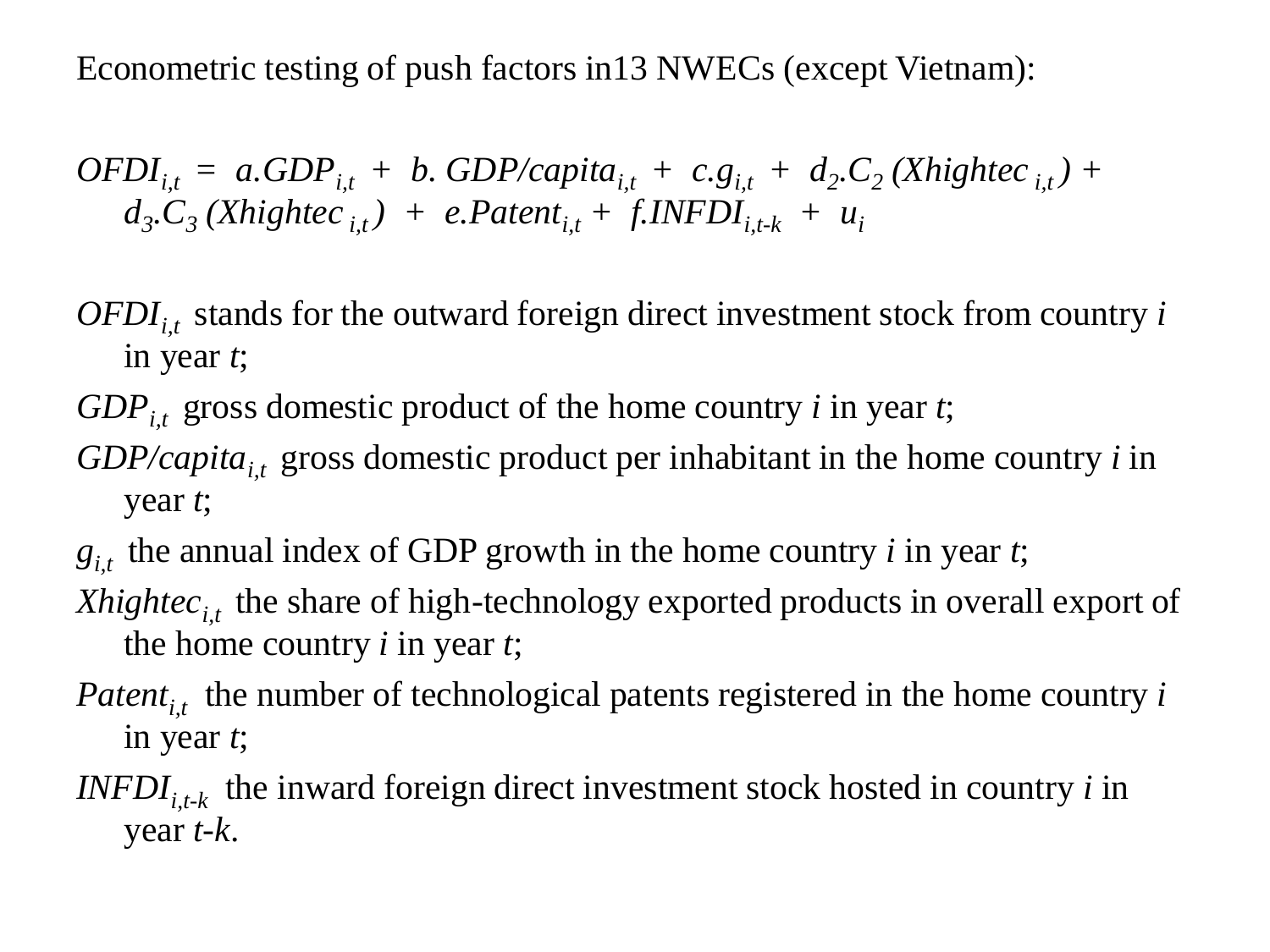# **Table 8: The determinants of outward foreign direct investment**

**from the New-Wave Emerging Countries**

| Dependent              |                  | <b>OLS</b>       |                  |                  | Panel data       |                  |                  |                  |                  |  |  |
|------------------------|------------------|------------------|------------------|------------------|------------------|------------------|------------------|------------------|------------------|--|--|
| variables              |                  |                  |                  |                  | Fixed effects    |                  |                  | Random effects   |                  |  |  |
|                        | $H1$ : LLL $t-1$ | $H2$ : LLL $t-2$ | $H3$ : LLL $t-3$ | $H1$ : LLL $t-1$ | $H2$ : LLL $t-2$ | $H3$ : LLL $t-3$ | $H1$ : LLL $t-1$ | $H2$ : LLL $t-2$ | $H3$ : LLL $t-3$ |  |  |
| <b>GDP</b>             | $-0.195**$       | $-0.182***$      | $-0.202***$      | $-0.522***$      | $-0.431***$      | $-0.436***$      | $-0.291***$      | $-0.237**$       | $-0.250***$      |  |  |
| GDP per capita         | $3.013***$       | $3.092***$       | 3.199***         | $5.321***$       | 5.332***         | 5.452***         | 3.829 ***        | 3.955***         | $4.108***$       |  |  |
| <b>GDP</b> growth rate | 76.258*          | 101.058**        | 52.9998          | 74.692*          | 97.075**         | 45.256           | 72.215*          | 96.278**         | 44.230           |  |  |
| $C2 X$ high tec        | 4.023            | 3.568            | 3.469            | $-3.271$         | $-2.997$         | $-3.589$         | 1.444            | 1.212            | 0.831            |  |  |
| $C3 X$ high tec        | 9.478***         | $9.213***$       | 8.829 ***        | $-4.755$         | $-3.457$         | $-4.709$         | 2.719            | 3.208            | 2.585            |  |  |
| Patent                 | $-0.286***$      | $-0.315***$      | $-0.293***$      | $-0.242**$       | $-0.295***$      | $-0.293***$      | $-0.265**$       | $-0.311***$      | $-0.303***$      |  |  |
| <b>INFDIt-1</b>        | $0.255***$       |                  |                  | $0.262***$       |                  |                  | $0.269***$       |                  |                  |  |  |
| <b>INFDIt-2</b>        |                  | $0.282***$       |                  |                  | $0.272***$       |                  |                  | $0.283***$       |                  |  |  |
| $INFDI t-3$            |                  |                  | $0.310***$       |                  |                  | $0.306***$       |                  |                  | $0.315***$       |  |  |
| Constant               | $-102.357**$     | $-128.864***$    | $-78.925**$      | $-108.755**$     | $-133.905***$    | $-80.506**$      | $-101.918**$     | $-128.757***$    | $-75.349*$       |  |  |
| $\sigma u$             |                  |                  |                  | 15.165           | 13.969           | 13.732           | 8.814            | 8.663            | 8.240            |  |  |
| $\sigma e$             |                  |                  |                  | 14.052           | 13.719           | 13.236           | 14.052           | 13.719           | 13.236           |  |  |
| $\rho$                 |                  |                  |                  | 0.538            | 0.509            | 0.518            | 0.282            | 0.285            | 0.279            |  |  |

\*\*\* significant at a 1% threshold; \*\* at 5%; \* at 10%.